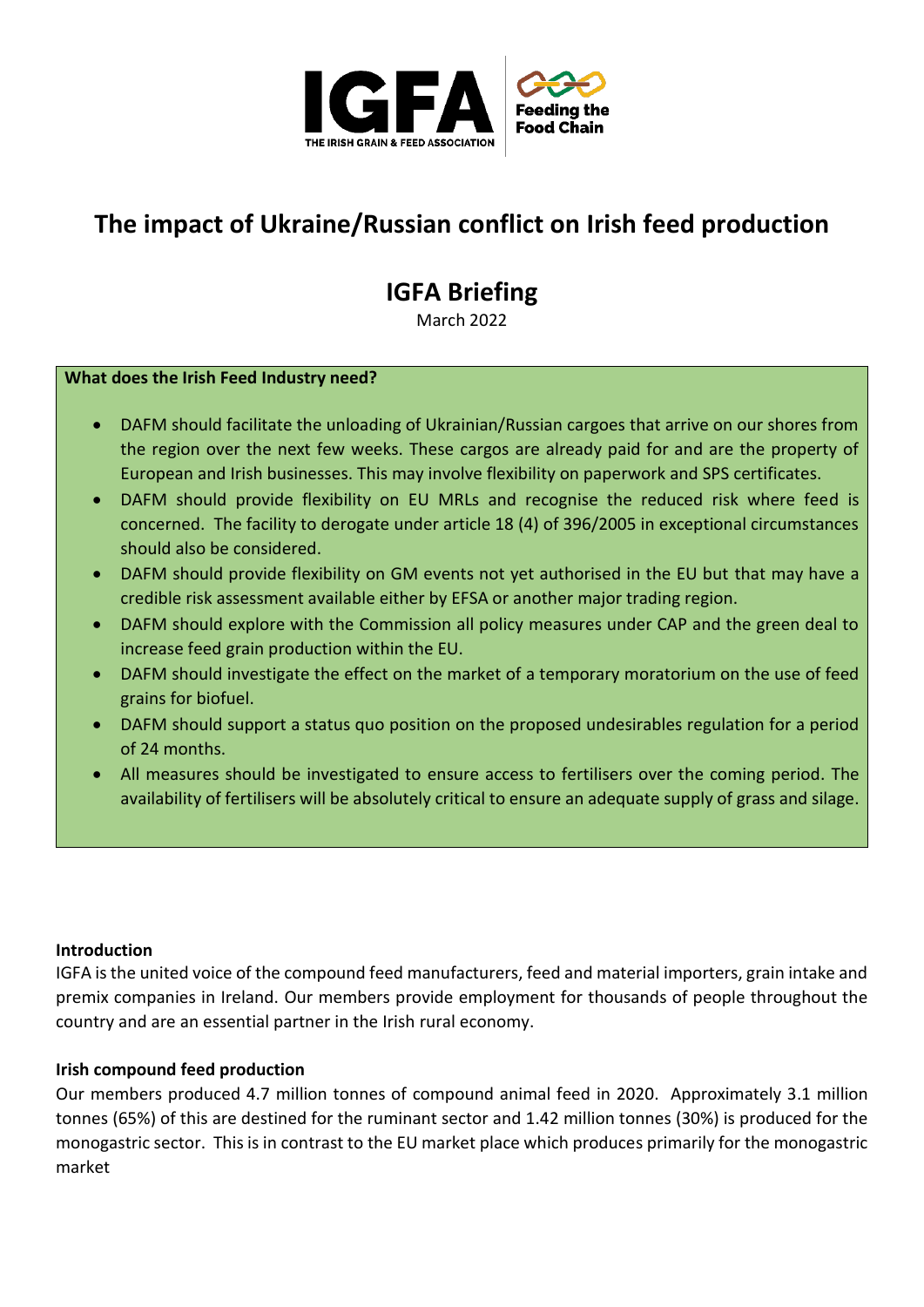**Table 1** 

| 2020 Feed Volumes (million tonnes) |            |     |             |     |       |  |  |
|------------------------------------|------------|-----|-------------|-----|-------|--|--|
| Country                            | Ruminant % |     | Monogastric | - % | Total |  |  |
| <b>DE</b>                          | 6.92       | 29% | 16.34       | 68% | 23.98 |  |  |
| <b>NL</b>                          | 4.5        | 31% | 9.04        | 62% | 14.69 |  |  |
| <b>FR</b>                          | 5.4        | 26% | 13.57       | 65% | 20.82 |  |  |
| Italy                              | 3.44       | 24% | 10.05       | 69% | 14.55 |  |  |
| <b>EU 27</b>                       | 42.1       | 28% | 100.1       | 66% | 150   |  |  |
| -IE                                | 3.1        | 66% | 1.42        | 30% | 4.74  |  |  |

Approximately 2 million tonnes of cereals are produced annually in Ireland and the Irish feed sector uses approximately 1.6 million tonnes of the available Irish crop. It is estimated that a further 20-30% of the feed consumed by Irish livestock is supplied by the home mixing sector. In addition, we import over 1.2 million tonnes of unprocessed cereals and almost 3 million tonnes of co-products from the food, biofuel and drinks industry.

| rabie z                   |           |           |  |  |  |
|---------------------------|-----------|-----------|--|--|--|
| <b>Feed Imports</b>       |           |           |  |  |  |
| Imports Jan-Dec           | 2021      | 2020      |  |  |  |
| <b>Product</b>            |           |           |  |  |  |
| <b>Cereals</b>            |           |           |  |  |  |
| Wheat (9-11%)             | 171,745   | 223,598   |  |  |  |
| Barley (9-11%)            | 170,749   | 213,787   |  |  |  |
| Sorghum (10%)             | 28        | 28        |  |  |  |
| Oats (9-10%)              | 2,399     | 3,529     |  |  |  |
| Maize (9-14%)             | 1,185,436 | 1,308,310 |  |  |  |
| <b>Total Cereals</b>      | 1,530,357 | 1,749,252 |  |  |  |
| <b>Total Co products</b>  | 2,966,102 | 2,983,226 |  |  |  |
| Other Feeds Types         |           |           |  |  |  |
| Soya beans (40-45%)       | 19,722    | 8,051     |  |  |  |
| Peas (20 -23%)            | 1,349     | 4,144     |  |  |  |
| Alfalfa                   | 6,737     | 7,147     |  |  |  |
| Compound feed             | 232,918   | 214,910   |  |  |  |
| Other compound feed       | 54,907    | 47,849    |  |  |  |
| <b>Total Other</b>        | 315,633   | 282,101   |  |  |  |
| <b>Total Feed Imports</b> | 4,812,092 | 5,014,579 |  |  |  |

#### **Table 2**

Ireland is deficient in all feed ingredients and must source them internationally. Our importers therefore provide a key service in sourcing materials, providing logistics, shipping and port storage facilities. Our deficit for feed materials can be as high as 60% depending on the year. A country such a Germany may run a deficit of only 25% as they have a large indigenous tillage area, have large domestic food and biofuel processing industries and can easily access EU feed materials by road or rail. In addition, all mineral additives (amino acids, vitamins) and fats and oils are imported into Ireland.

Disruption to the global trade in feed materials therefore has immediate and dramatic impacts on the Irish feed sector and in turn, on Irish livestock farmers. Already this year the sector has experienced feed material market disturbances due to weather induced supply issues in major exporting regions, combined with logistic problems and freight and labour shortages as a result of the Covid pandemic. These factors have also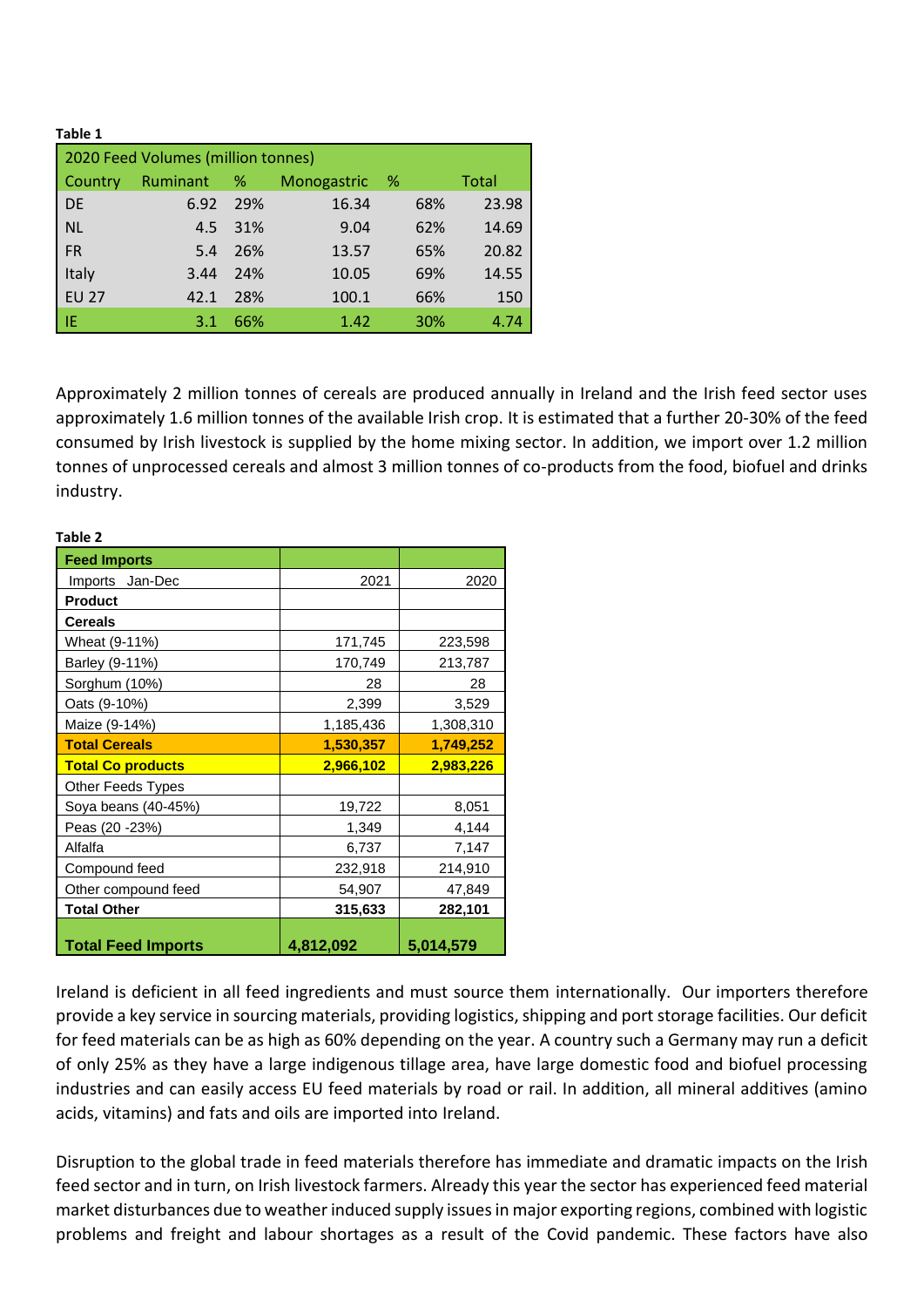impacted the availability and price of vitamins, amino acids, vital trace elements and fats and oils. The outbreak of war in Ukraine in February 2022 has exacerbated the disruption and has a dramatic impact on logistics and the availability of feed materials.

## **The impact of Ukraine/Russian conflict on Irish feed production**

The Ukraine and Russia are major suppliers of maize, wheat, barley, rapeseed, beet pulp and sunflower oil. Most of the wheat and barley crops are harvested in the summer and exported during the autumn. Ukraine maize exports typically take place through the spring into the early summer. This makes them an important source of maize for Ireland and the rest of the EU during this period. It will be later in the spring/summer before supplies are accessible out of the great lakes of North America and Canada. Brazilian and Argentinian corn is generally available in the Summer to early Autumn with the main US corn crop being shipped Autumn/Winter.

The Ukraine alone supplies 9.2 million tonnes of maize to the EU (57% of our imports). In Ireland, we imported a total tonnage of 119,269MT of maize in March 2021 and 86,460T (73%) came from The Ukraine. In the case of beet pulp, we imported 34,783T and 31,500 (90%) originated in Russia.

The current crisis is having an immediate impact on grain exports from the Baltic region. Traditionally most grain flows out of Odessa and other western ports on the Black Sea but disruptions in the short and medium term due to military strikes means accessing supplies from this region is now impossible. The Irish industry along with the rest of Europe will be forced to purchase these supplies from other regions. Prices on the futures markets were already at an elevated level. These prices have now risen sharply again this week. In some cases, there are no sellers available. The pressure on Canadian supplies is now at such a level that sellers are withdrawing from the market due to concerns around the lack of suitable freight capable of entering the great lakes and concerns around actual supply levels in the stores to service the sudden demand.

| <b>Crop Futures (CME)</b> | Increase to Feb 25th | Increase since Feb 25th |
|---------------------------|----------------------|-------------------------|
| Corn                      | 15 %                 | 27%                     |
| Soybean                   | 5%                   | 23%                     |
| Wheat                     | 41%                  | 56%                     |
| Soy oil                   | 6%                   | 29%                     |
| Soy meal                  | 4%                   | 15%                     |
| Milling Wheat             | 20%                  | 18%                     |

### **Long term Concerns**

These military operations will also have implications in the long term. The Ukraine and Russia are vital suppliers of agricultural products including seed and fertiliser. This crisis will therefore impact on the ability of EU and Irish farmers to access important arable inputs both for the spring and autumn plantings.

Spring planting season in the Ukraine normally starts around the middle of March and given the extent of damage we see in the media, it is unlikely that a normal planting season can happen this spring. Ukraine accounts for 11% of the world wheat exports, 16% of barley, 15% of maize, 16% of rapeseed and 50% sunflower seed oil. Russia accounts for 20% wheat, 16% barley, 2% maize, 3 % rapeseed and 20% sunflower cake.

As all these supplies are now in question for the 2022/23 season either through disruption due to the conflict or threatened trade sanctions on Russian imports, feed and food security are likely to remain uncertain and very volatile during the next 24 months.